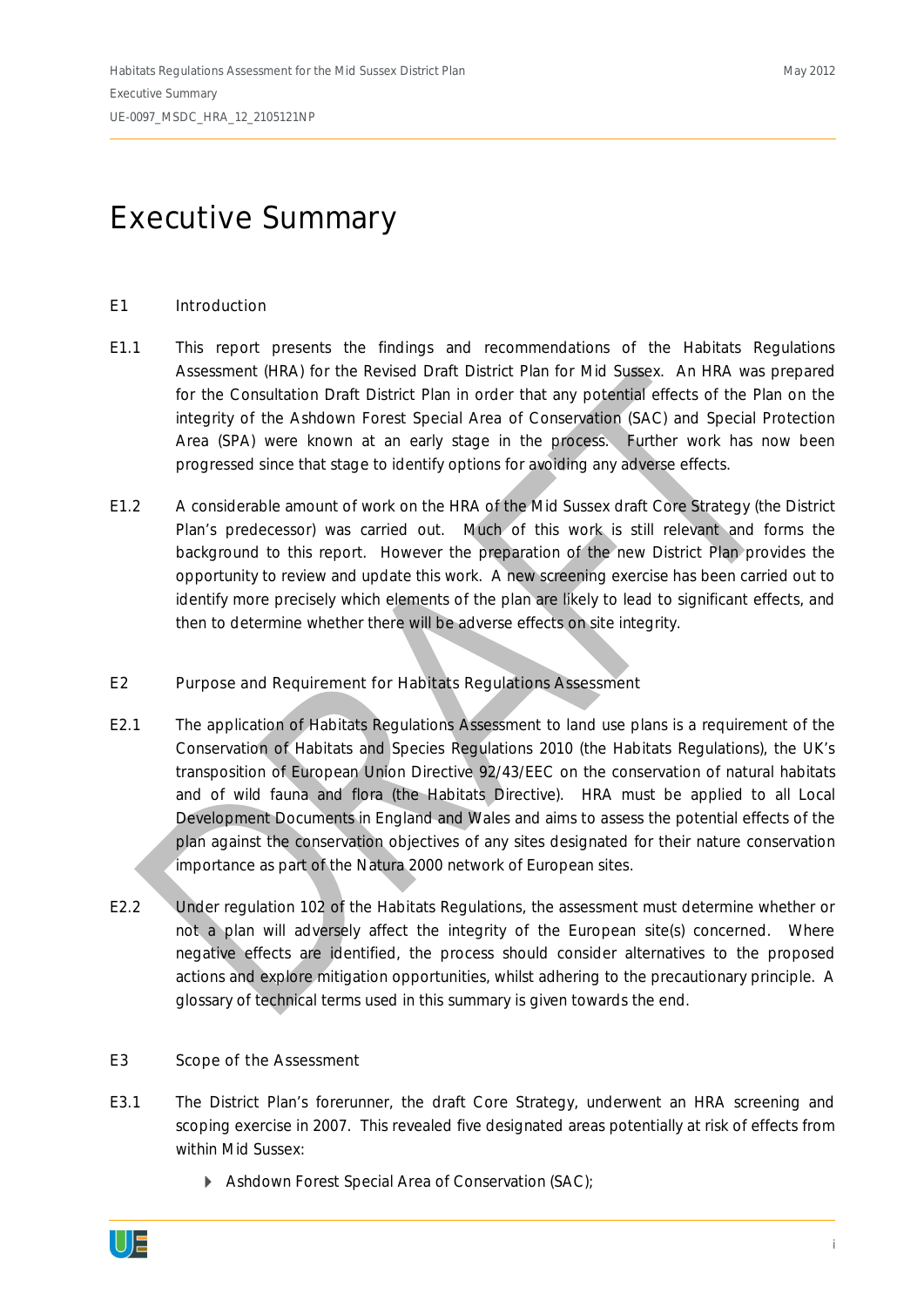- ` Ashdown Forest Special Protection Area (SPA);
- Castle Hill SAC:
- **Lewes Downs SAC; and**
- ` Mole Gap to Reigate Escarpment SAC.
- E3.2 Castle Hill, Lewes Downs and Mole Gap to Reigate Escarpment were screened out of the assessment, largely due to their distance from the district and the low likelihood of residents travelling along roads close to the sites. Natural England concurred with these findings in its screening opinion on the plan. The screening exercise found likely significant effects on Ashdown Forest SAC/SPA as a result of disturbance and atmospheric pollution.
- E3.3 Having identified likely significant disturbance and pollution effects, further work was undertaken by the Council to establish what evidence would be required to undertake the HRA. As a result, three studies were commissioned to provide information necessary to undertake the assessment and guide the planning of the area:
	- ` *Ashdown Forest Visitor Survey Data Analysis* (Natural England Commissioned Reports, Number 048: Clarke RT, Sharp J & Liley D 2010);
	- ` *Visitor Access Patterns on the Ashdown Forest: Recreational use and nature conservation* (UE Associates and University of Brighton, 2009); and
	- ` *Habitats Regulations Assessment for the Mid Sussex District Council Core Strategy: Mid Sussex Air Quality Baseline Study* (UE Associates, 2008).
- E4 Assessment of Effects

## *Atmospheric pollution*

- E4.1 Atmospheric pollution is a widespread issue, with background air quality heavily influenced by large point-source emitters including transboundary sources. Local pollutant sources are expected to affect Ashdown Forest, particularly in relation to habitats of the SAC, and especially from road traffic emissions. The Revised Draft District Plan cannot feasibly influence causes of background pollution such as large point sources but, through its distribution of development and sustainable transport measures, will affect the way in which locally emitted pollutants reach the site.
- E4.2 The habitats qualifying for protection within Ashdown Forest SAC, and which are sensitive to air pollution, are European dry heaths and North Atlantic wet heaths. The main pollutant effects of interest are acid deposition and eutrophication by nitrogen deposition. The critical load or level (the level below which harm to habitats and species is not thought to occur) for each of these pollutant classes is already exceeded in parts of Ashdown Forest.
- E4.3 Additional sources of these pollutants generated as a result of proposals in the District Plan should be avoided or mitigated to prevent additional adverse effects on ecological integrity, while it would be beneficial to explore opportunities to improve baseline conditions.

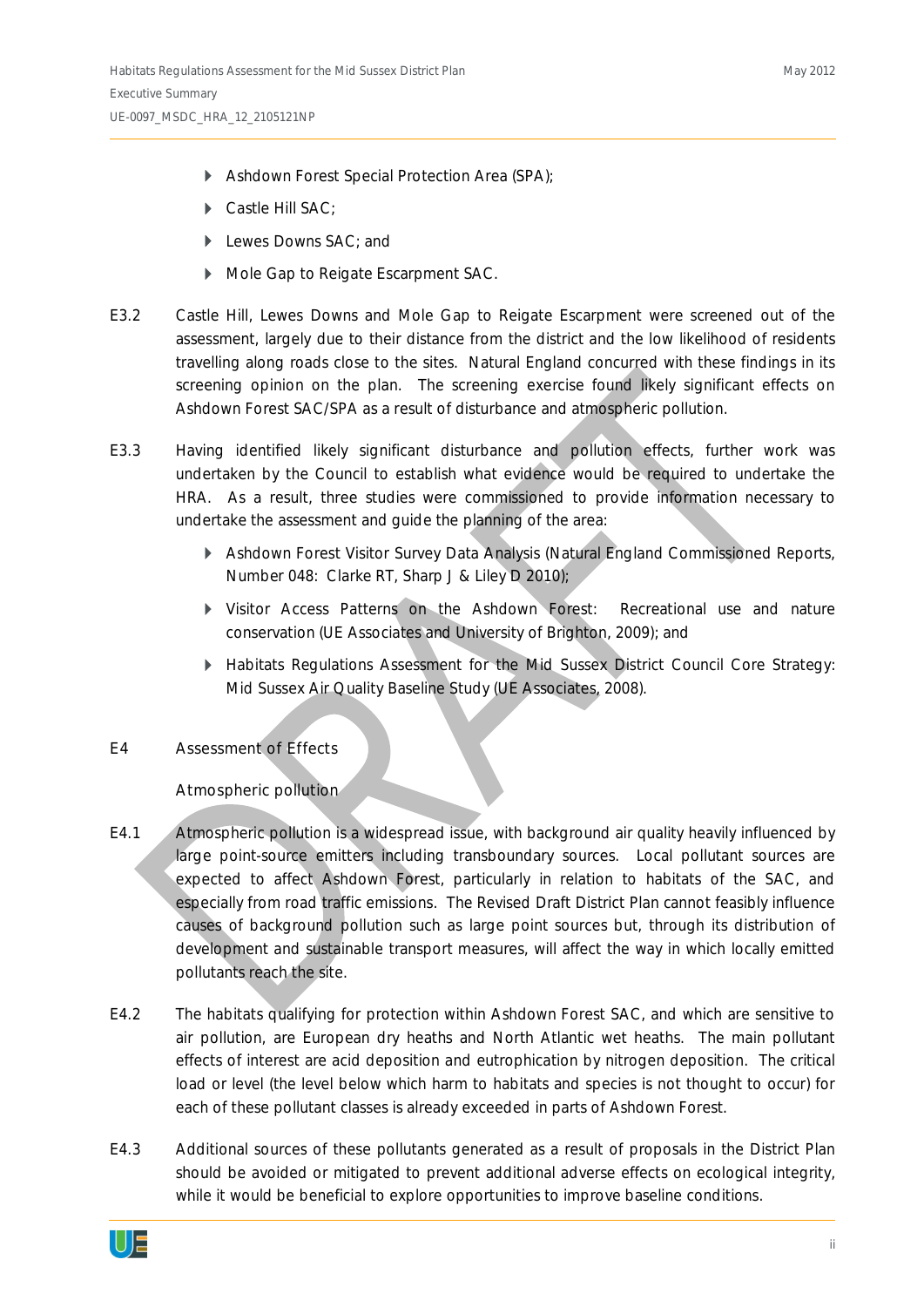- E4.4 The Design Manual for Roads and Bridges (DMRB; Highways Agency, 2007) provides guidance on assessment of the impact that road projects may have on local air quality. Specific provision is made in relation to sites designated under the Habitats Directive. In this instance the assessment is in relation to existing, as opposed to new roads, however the guidance clarifies that '*where appropriate, the advice may be applied to existing roads*'. In accordance with this guidance, and with agreement from Natural England, the HRA examines whether there is a likely significant effect using the DMRB guidance. The criteria for defining such an effect include where:
	- Daily traffic flows will change by 1,000 or more movements a day; or
	- **EXECT** Heavy Duty Vehicle flows will change by 200 or more movements a day.
- E4.5 Mid Sussex District Council commissioned Amey Transport Consultants to carry out the Mid Sussex Transport Study (May 2012) in order to assess and understand the transport impacts of its policies and proposals in the Revised Draft District Plan. The draft findings show that the maximum two-way AADT flow increase on A275 in 2021, will be 179 vehicles in the scenario without remedial transport interventions and 100 vehicles with transport interventions. Similarly the maximum two way AADT flow on A275 in 2031 will be 417 vehicles (without remedial transport interventions) and 358 (with transport interventions). The interventions are described in the Transport Study.
- E4.6 The Revised Draft District Plan contains measures to promote sustainable transport over the plan period, including measures relating to existing development, and additional actions to assess and manage air pollution. These are intended to improve the overall sustainability of the district and will also reduce the traffic emissions from proposed development, including along roads passing through or close to Ashdown Forest. The measures include:

Summary of District Plan measures relating to atmospheric pollution

## DP18 Transport:

Development will be required to support the objectives of the West Sussex Local Transport Plan, which are:

- a high quality transport network that promotes a competitive and prosperous economy;
- a resilient transport network that complements the built and natural environment whilst reducing carbon emissions over time;
- **access to services, employment and housing; and**
- a transport network that feels, and is, safer and healthier to use

To meet these objectives at a local level, development will only be permitted where:

- **i** it is sustainably located to minimise the need for travel;
- it facilitates and promotes the increased use of alternative modes of transport to the private car, such as the provision of safe and convenient routes for walking, cycling and public transport;
- does not cause an unacceptable impact in terms of road safety and increased traffic congestion;
- is designed to adoptable standards, or other standards as agreed by the Local Planning Authority, including road widths and size of car parking space and size of garages; and
- provides adequate car parking for the proposed development in accordance with parking

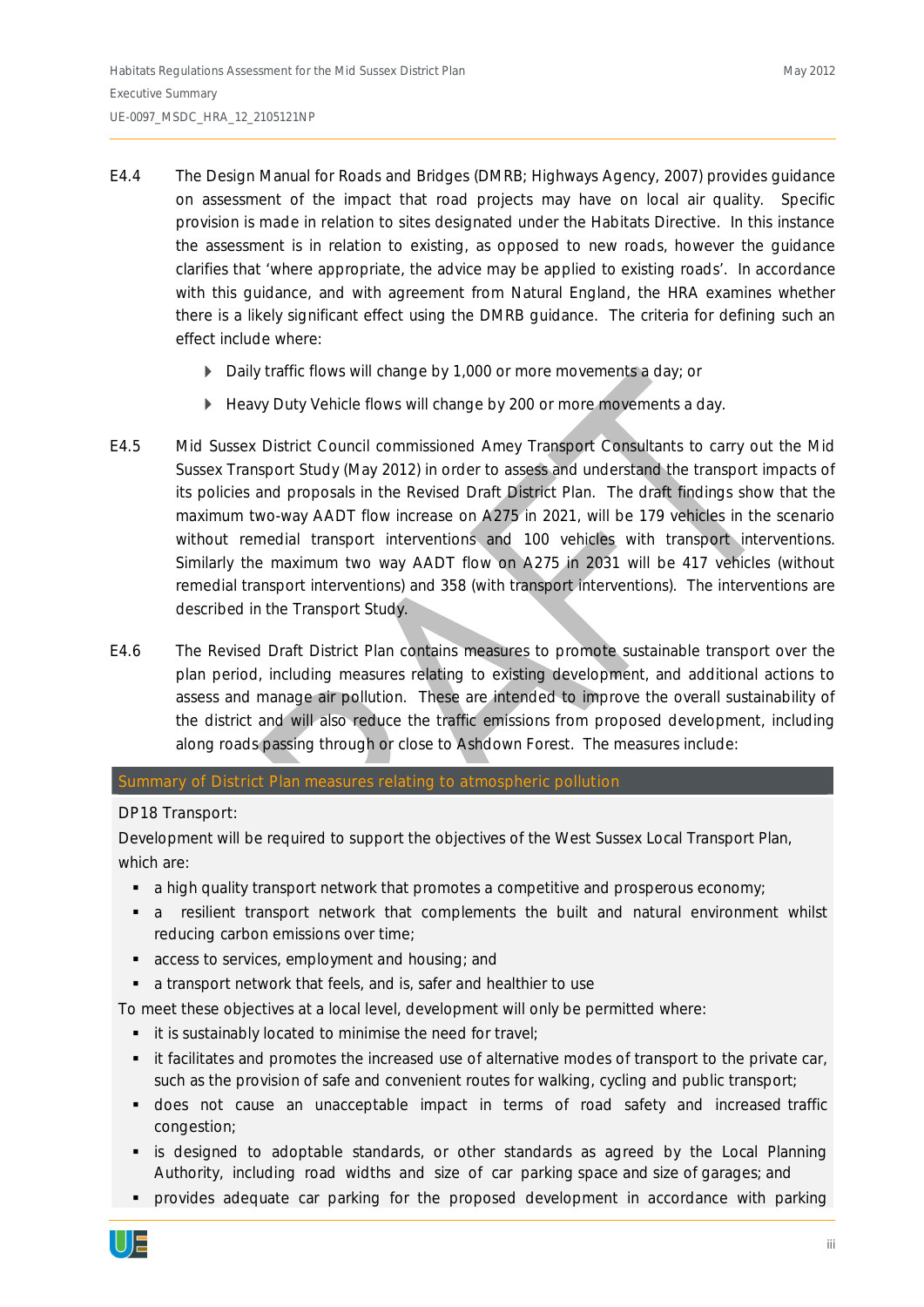standards as agreed by the Local Planning Authority.

Neighbourhood Plans can set local standards for car parking provision provided that it is justified by evidence.

Where practical developments should be located and designed to incorporate facilities for charging plug-in and other ultra-low emission vehicles.

Depending on the size of and the likely transport impact of development, a Transport Statement or Transport Assessment will be submitted alongside planning applications.

DP26 Noise, air and light pollution:

The environment, including nationally designated environmental sites; areas of nature conservation or geological interest and the quality of people's life will be protected from unacceptable levels of noise, light and air pollution by only permitting development where:

Noise pollution:

- Development is designed, located and controlled to minimise the impact of noise on health and quality of life, neighbouring properties and the surrounding area;
- Developments likely to generate significant levels of noise incorporates appropriate noise attenuation measures;
- Noise sensitive development is not permitted in close proximity to existing or proposed development generating high levels of noise unless adequate sound insulation measures are incorporated within the development;
- Requiring (where appropriate), the applicant to provide an assessment of the impact of noise generated by a proposed development
- Requiring (where appropriate), the applicant to provide an assessment of the effect of noise by an existing noise source upon a proposed development;

Light pollution:

- The impact on local amenity, intrinsically dark landscapes and nature conservation areas of artificial lighting proposals including floodlighting, is minimised, in terms of intensity and number of fittings;
- The applicant can demonstrate good design including fittings to restrict emissions from proposed lighting schemes.

Air Pollution:

- **Development which does not cause unacceptable levels of air pollution;**
- Development on land adjacent to an existing use which generates air pollution or odour where this can be mitigated to reduce exposure to poor air quality and/or would not cause any adverse effects on the proposed development;
- The potential impacts of new development and increased traffic levels on internationally designated conservation sites should be provided by the applicant including adopting necessary avoidance or mitigation measures to address these impacts (see policy DP12 Ashdown Forest Special Area of Conservation and Special Protection Area');
- Development proposals (where appropriate) are consistent with Air Quality Management Plans.

DP13 Ashdown Forest SAC/SPA:

In order to prevent adverse effects on the Ashdown Forest SAC and SPA, the Council will work with partners to develop a strategic approach to protecting from recreational pressures. The following provisions will apply:

- 1) Development will not be permitted within a 400 metres buffer zone around the Ashdown Forest;
- 2) Within a 7 km buffer zone around the Ashdown Forest, all development leading to a net increase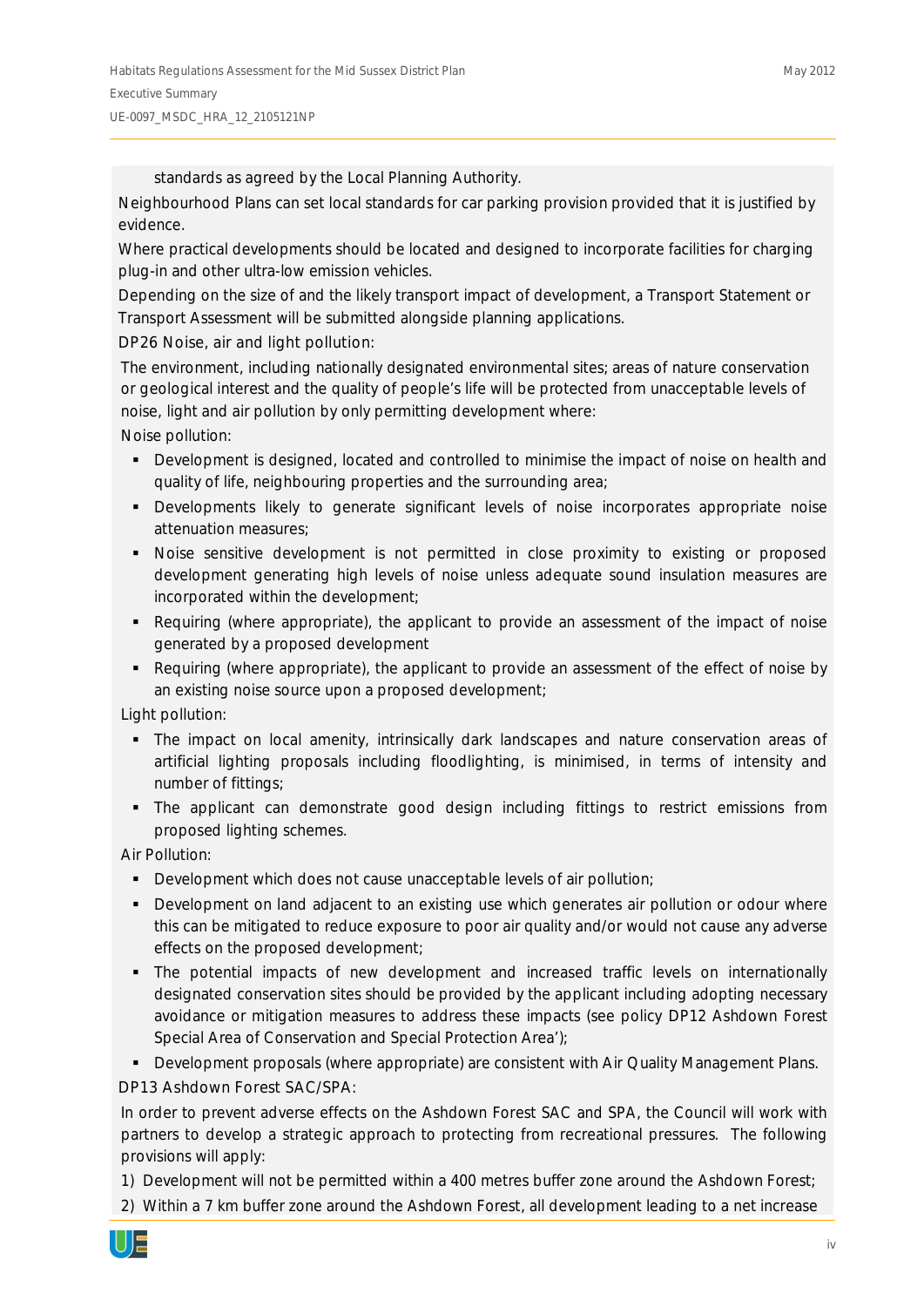#### in dwellings will be required to contribute to:

- the provision of Suitable Alternative Natural Green Space (SANGs) to the level of 8ha per 1,000 net increase in population (in the form of providing SANGs, or in the form of financial contributions to SANGs elsewhere); and
- the Ashdown Forest Access Management and Monitoring Strategy which will be prepared in association with the Conservators of the Ashdown Forest, Natural England and Wealden DC.
- E4.7 Given that the traffic modelling results indicate that adverse effects are unlikely, no further measures are necessary. However, where opportunities exist, it would be good practice to promote the preparation of travel plans, car free developments, and lower parking standards where practical.

#### *Disturbance*

- E4.8 The bird species afforded protection by Ashdown Forest SPA are Dartford warbler and nightjar. The Forest supports approximately 2.1% and 1.1% of the UK's breeding population of these species, respectively; disturbance is expected to affect the SPA more than the SAC. Woodlark is also present in qualifying numbers but is not listed as a qualifying feature of the SPA. Many visitors to the Forest originate from the surrounding area, and increases in the number of homes around the Forest may compound the effects of disturbance from recreation of these birds of European importance.
- E4.9 The findings of a visitor survey in 2008 found that Ashdown Forest attracts upwards of 1.3 million visitors each year. It also found that 60% of people interviewed during the survey visited for the primary purpose of walking the dog, while a further 30% visited to go for a walk. The potential effects of disturbance to ground and near-ground nesting breeding birds are described in the main draft report by reference to numerous studies in a range of locations. Summarising this literature review, potential impacts can be described as follows:
	- $\blacktriangleright$  Increased nest predation by natural predators when adults are flushed from the nest or deterred from returning to it by the presence of people or dogs;
	- $\triangleright$  Chicks or eggs dying of exposure because adult birds are kept away from the nest;
	- $\triangleright$  Accidental trampling of eggs by people, given that (nightjar and woodlark) nests are on the ground and may be close to paths;
	- **Predation of chicks or eggs by domestic dogs; and**
	- ` Increasing stress levels in adult birds in response to perceived predation risk.
- E4.10 A statistical model of visiting rates of pedestrian and car visitors was developed, taking into account observed visitor rates from the 2008 field survey, the residential density of nearby areas, and car park size. The model can be used to predict the number of additional visitors to each access point, and therefore the whole Forest, arising from the proposed development of a specific number of dwellings in defined areas. The model provides a means to directly compare the consequences of development (in terms of increased SPA visitor numbers) at a potential development location. Accordingly, 100 new dwellings at Crowborough, in close proximity to parts of the SPA, is predicted to lead to 12.2 extra visitors per 16 hours, in

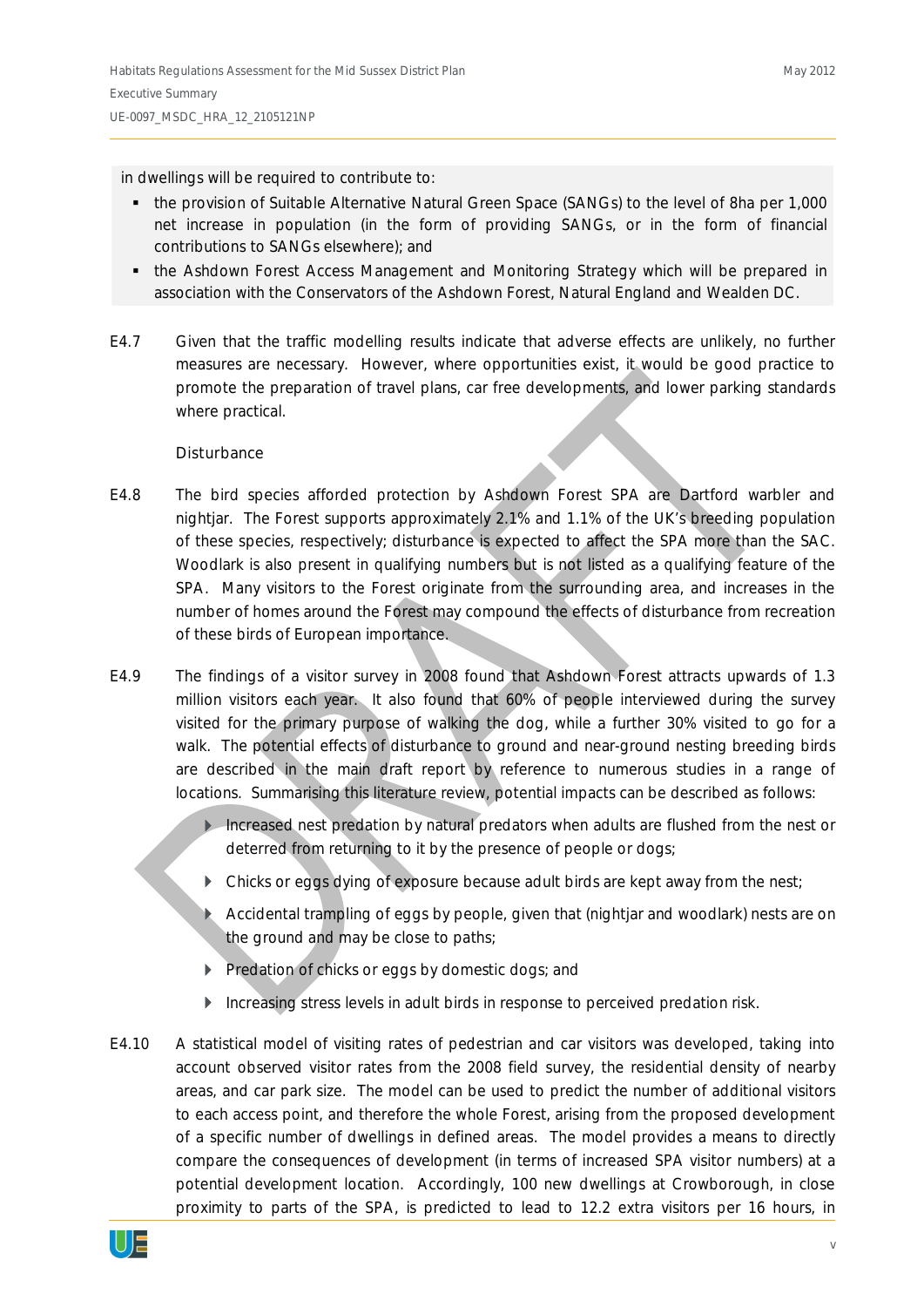contrast to 5.1 extra visitors for an equivalent number of dwellings at East Grinstead, further away from the Forest.

- E4.11 Following consultations with Natural England, a 7km zone of influence around Ashdown Forest was established. This is the area within which the majority (83%) of regular visitors to the Forest originate, and therefore where measures targeted at reducing pressure on the Forest would be most effective. Suitable Alternative Natural Greenspaces (SANG) are an example of such a measure. SANGs are sites that cater for the recreational needs of communities in order to reduce the likelihood of increasing visitor pressure and disturbance on important nature conservation areas, and should be supported by access management measures within Ashdown Forest itself. Natural England has stated that 8ha of SANG should be provided for every 1,000 increase in population (or part thereof) within this zone, in line with the Thames Basin Heaths approach to avoiding adverse effects on the site.
- E4.12 SANGs are characterised by a number of factors, as defined by Natural England:
	- $\triangleright$  For SANGs larger than 4ha there must be adequate parking for visitors, unless the site is intended for local use, i.e. within easy walking distance (400m) of the developments linked to it. The amount of car parking space should be determined by the anticipated use of the site and reflect the visitor catchment of both the SANG and the SPA.
	- $\blacktriangleright$  It should be possible to complete a circular walk of 2.3-2.5km around the SANG.
	- ` Car parks must be easily and safely accessible by car and should be clearly sign posted.
	- $\blacktriangleright$  The accessibility of the site must include access points appropriate for the particular visitor use the SANG is intended to cater for.
	- The SANG must have a safe route of access on foot from the nearest car park and/or footpath/s.
	- ` All SANGs with car parks must have a circular walk which starts and finishes at the car park.
	- SANGs must be designed so that they are perceived to be safe by users; they must not have tree and scrub cover along parts of the walking routes.
	- Paths must be easily used and well maintained but most should remain unsurfaced to avoid the site becoming too urban in feel.
	- $\triangleright$  SANGs must be perceived as semi-natural spaces with little intrusion of artificial structures, except in the immediate vicinity of car parks. Visually-sensitive way-markers and some benches are acceptable.
	- ` All SANGs larger than 12ha must aim to provide a variety of habitats for users to experience. Access within the SANG must be largely unrestricted with plenty of space provided where it is possible for dogs to exercise freely and safely off lead.
	- $\triangleright$  SANGs must be free from unpleasant intrusions (e.g. sewage treatment works smells).
	- SANGs should be clearly sign-posted or advertised in some way.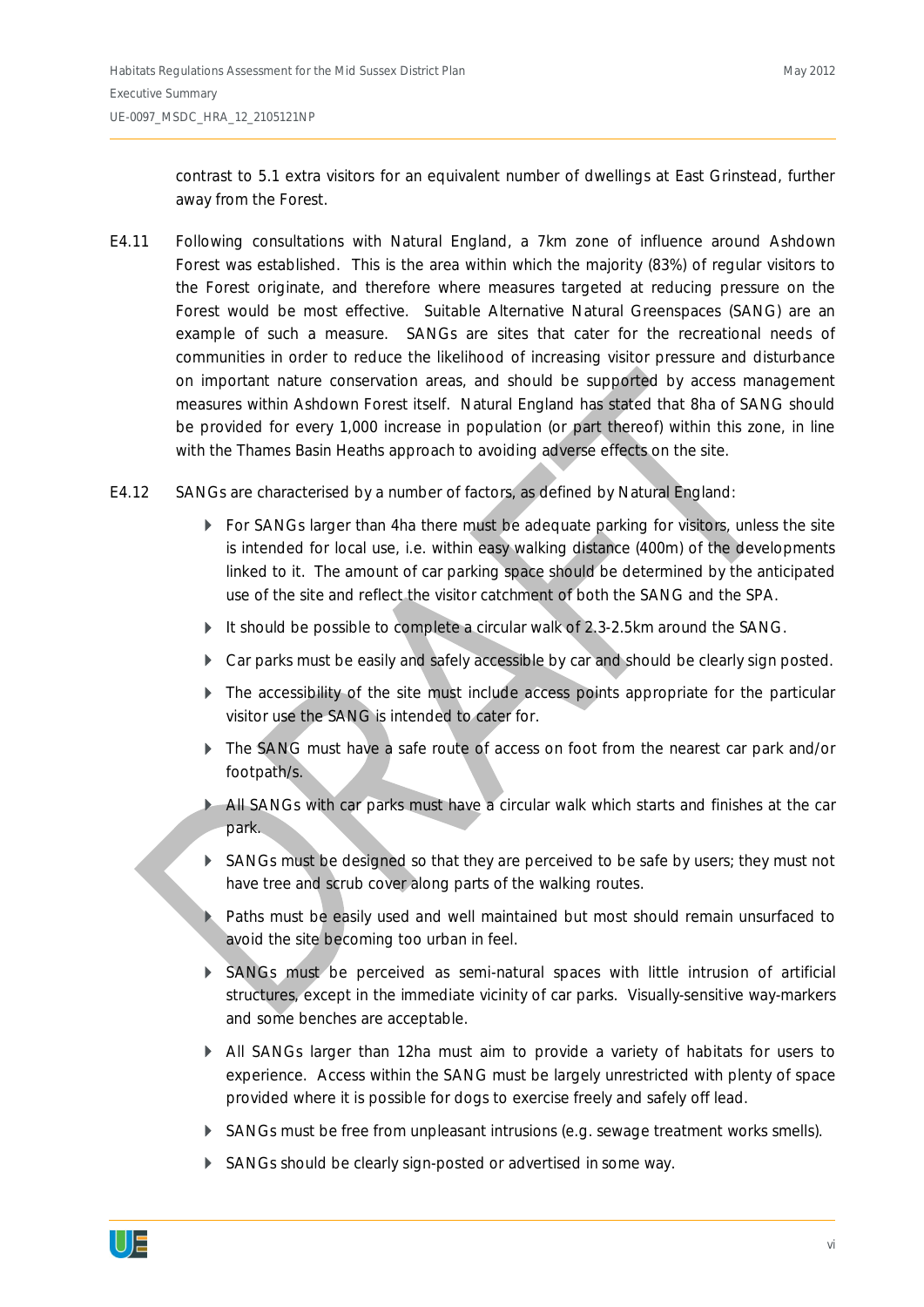- ` SANGs should have leaflets and/or websites advertising their location to potential users. It would be desirable for leaflets to be distributed to new homes in the area and be made available at entrance points and car parks.
- $\blacktriangleright$  It would be desirable for an owner to be able to take dogs from the car park to the SANG safely off the lead.
- ` Where possible it is desirable to choose sites with a gently undulating topography for SANG.
- It is desirable for access points to have signage outlining the layout of the SANG and the routes available to visitors.
- $\blacktriangleright$  It is desirable that SANGs provide a naturalistic space with areas of open (non-wooded) countryside and areas of dense and scattered trees and shrubs. The provision of open water on part, but not the majority of sites is desirable.
- ` Where possible it is desirable to have a focal point such as a view point or monument within the SANG.
- E4.13 The Revised Draft Mid Sussex District Plan sets out a housing requirement for the District based on the Local Housing Assessment which identifies a need for 10,600 homes to be built between 2011 and 2031. This requirement will be delivered through strategic development at Burgess Hill (outside of the 7km zone of influence) and through Neighbourhood Plans. The majority of towns and parishes in the District are committed to preparing their own Neighbourhood Plan. It is estimated from Neighbourhood Plans and the Council's housing land supply information that a range of between 200 and 500 homes could be delivered within the 7km zone around the Ashdown Forest over the plan period.
- E4.14 Within Mid Sussex, the options for creating SANG could include existing open space of SANG quality currently without public access, open space which is already accessible but which could be improved to perform better as SANG, or land in other uses which could be converted to SANG. In order to facilitate the delivery of SANG, developer contributions will need to be collected within the 7km zone of influence. The most likely vehicle for this is the Community Infrastructure Levy (CIL). The sum of contributions for SANG within Mid Sussex will firstly be determined by the preferred option for delivering SANG. The evidence base for establishing and justifying the sum needs to be robust and informed by (i) estimations of the likely increase in population within the zone of influence, (ii) a detailed and costed programme of works to establish the SANG, and (iii) costs for long term management and maintenance of the site as SANG.
- E4.15 The Revised Draft District Plan contains measures to establish an avoidance and mitigation strategy to prevent adverse effects on the Ashdown Forest SPA through the provision of Suitable Alternative Natural Greenspace (SANG) sites and onsite management measures on the Forest itself. The Council is also carrying out work on its Community Infrastructure Levy Charging Schedule and Infrastructure Delivery Plan to bring these measures forward.

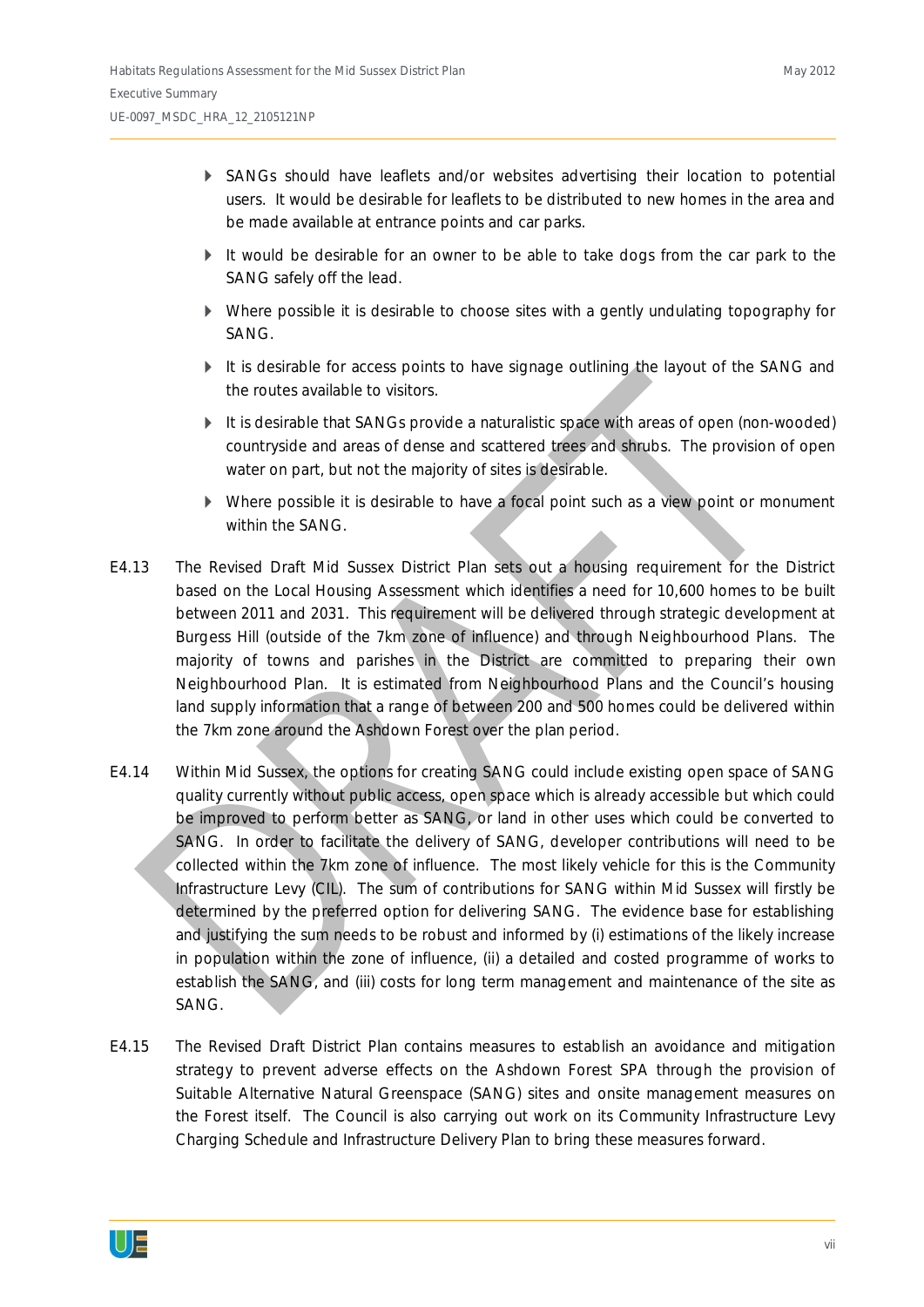- E4.16 The deliverability and viability of providing SANGs within Mid Sussex, and the best means of funding them have also been explored. Potential examples of sites within the 7km zone that could function as a SANG include:
	- **Ashplats Wood on the north-eastern fringe of East Grinstead: c. 26ha;**
	- **•** Gravetye Woods in the north of the District near West Hoathly: c. 251ha; and
	- **Imberhorne Farm on the western fringe of East Grinstead: c. 122 ha.**
- E4.17 The Council will need to decide which of these options best suits the District's needs and is likely to be most deliverable. Further details on the characteristics of these sites and what measures would be required for the sites to function as SANGs is set out in paragraph 6.1.19 of the main report. Additionally, visitor surveys will be required to establish the existing use of the chosen site(s) so that this can be discounted from its capacity to absorb new visits. Additional or alternative sites may come through Neighbourhood Plans. But it is clear that, within the 7km zone, land is available to help offset the effects of new housing development within 7km zone.
- E4.18 The policy measures included within the plan are:

## Summary of District Plan measures relating to disturbance

DP13 Ashdown Forest SAC/SPA:

In order to prevent adverse effects on the Ashdown Forest SAC and SPA, the Council will work with partners to develop a strategic approach to protecting from recreational pressures. The following provisions will apply:

1) Development will not be permitted within a 400 metres buffer zone around the Ashdown Forest;

2) Within a 7 km buffer zone around the Ashdown Forest, all development leading to a net increase in dwellings will be required to contribute to:

- the provision of Suitable Alternative Natural Green Space (SANGs) to the level of 8ha per 1,000 net increase in population (in the form of providing SANGs, or in the form of financial contributions to SANGs elsewhere); and
- the Ashdown Forest Access Management and Monitoring Strategy which will be prepared in association with the Conservators of the Ashdown Forest, Natural England and Wealden DC.

## E5 Conclusions

E5.1 The HRA Report establishes the nature and severity of effects on the ecological integrity of Ashdown Forest and assesses the avoidance and mitigation measures put forward within the Revised Draft District Plan. It has informed the development of the District Plan, drawing on the information that is currently available, and provides recommendations for additional monitoring measures to help ensure that adverse effects on the European sites can be avoided.

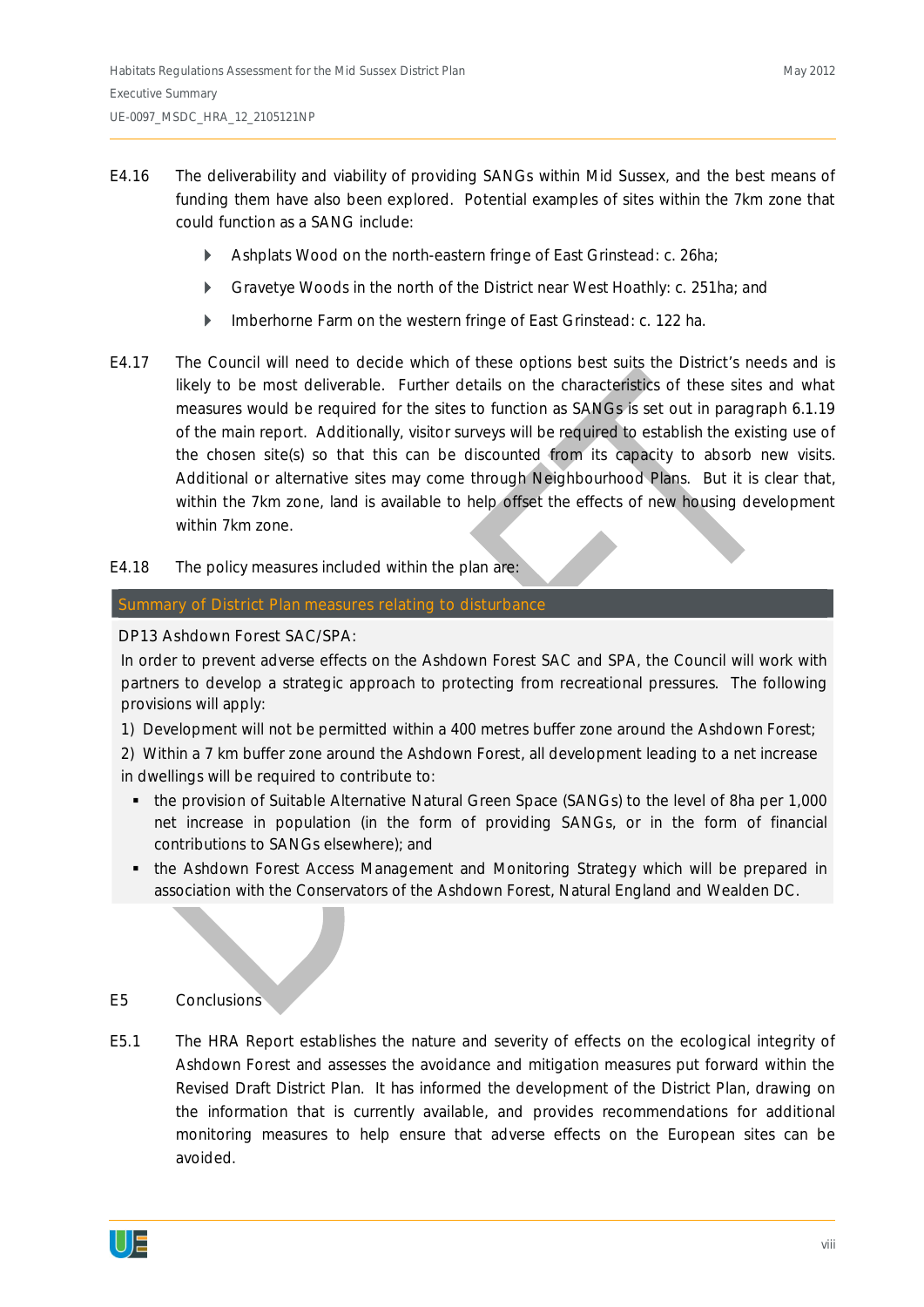- E5.2 In conclusion, in relation to the SAC, modelling of the traffic impacts of the Revised Draft District Plan has shown that predicted traffic increases are not sufficiently large to adversely affect the designated heathland habitats.
- E5.3 In relation to the SPA, the HRA concludes that measures to avoid or mitigate the adverse effects of increasing recreational pressure are capable of being delivered, and thus no adverse effects on integrity are expected. Potential sites to be brought forward for use as SANG are identified, and these are of sufficient size to accommodate the additional recreational pressure expected to result from the likely number of homes to be developed within the 7km zone of influence. Furthermore, the Revised Draft District Plan commits to the development of an Access Management and Monitoring Strategy for delivery within Ashdown Forest.

Urban Edge Environmental Consulting Ltd

Tower Point | 44 North Road | Brighton | BN1 1YR

T: 01273 666 375 | E: enquiries@ueec.co.uk | www.ueec.co.uk

© Urban Edge Environmental Consulting Ltd 2012